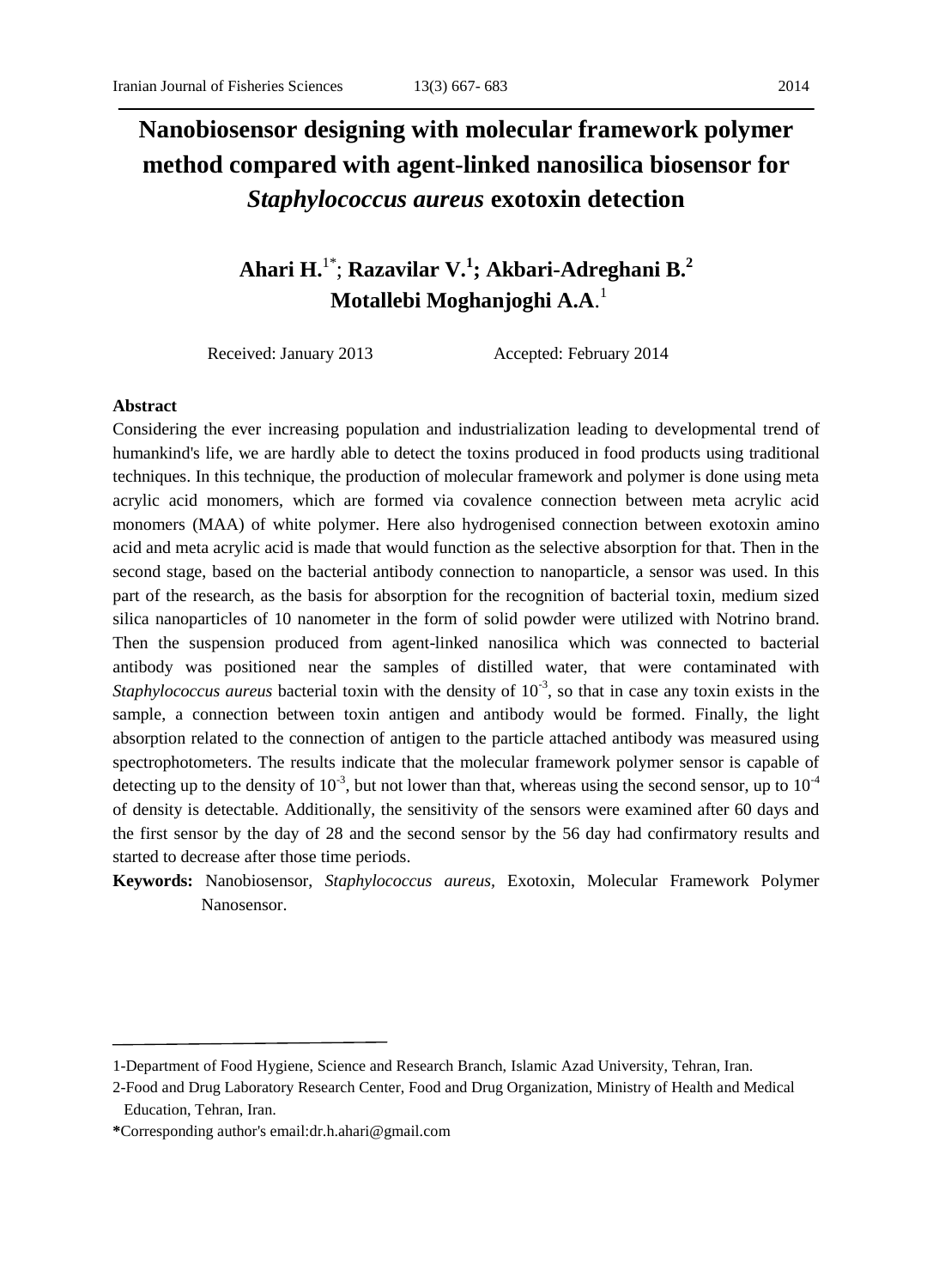#### **Introduction**

Annually, billions of dollars is spent on throwing out and exclusion of rotten food stuff from the food industry due to various reasons such as long haul air and road transportation, or late or inconclusive quality control test results from accredited and reference laboratories. This delay is caused by the use of standard conventional methods and also due to false negative results, when in many cases bacteria are destroyed but their toxin still remains in the sample [\(Turkoglu](#page-15-0) *et al*., 2012; [Panneer](#page-15-1)  [Selvam and Prasad, 2013\)](#page-15-1).This becomes extremely important in such cases as natural disasters, and in cases of import and exports of tons of dairy and meat products, to and from countries, in normal or in unusual circumstances like wars, and sometimes in deliberate acts of bioterrorism that involves millions of defenseless people, sacrificed for sinister intentions.

 The huge volume of food stuff imported into the country is not properly tested, due to lack or absence of test facilities, or even due to insufficient waiting time. This food is then consumed, causing a planned poisoning and mortality of a defenseless population. Thus, with advancement and use of nano-technology in food industry, especially in quality control of food products, and also given the research results, it is time for this technology to be commercially mass produced. Both, in terms of time, which is a decisive factor in food products, exchanged at customs still in containers (sometimes with no time for quality control assessment like at time of disasters such as earthquake, flood, etc.), and more importantly in terms of accuracy and sensitivity of food safety and security which are the two critical points in standards of control.

 Given the time required to obtain microbial culture test results in quality control of food materials (no less than 48 hours), and in some strains that require pre-enrichment and enrichment such as salmonella that needs at least a week to obtain initial results, use of biosensors and nano-biosensors is extremely valuable. In many research and development, and quality control departments of food manufacturers, it takes a long time to declare test results and approve or disapprove a marketing product. This delay shortens shelf life, and also indirectly hurts the manufacturer's products.

 Some food industries such as dairy and meat are fundamentally different from others like grains, pulses, oil, canned food, etc. Thus, detection time is highly important in quality control systems and in payback period for the producer [\(Cuero](#page-14-0)  *etal*[., 2012;](#page-14-0) [Gerasimova and](#page-14-1)  [Kolpashchikov, 2013\)](#page-14-1).

 Healthy food production is a major concern in food industry. Today, consumers seek least processed foods, free from microorganisms, additives, and preservatives, and yet with long shelf life. This has become possible with the help of biosensors [\(Suehiro](#page-15-2) *et al*., 2009).

 The most important consideration of industry sector in every country where food is concerned is food safety. A highly considered new approach in this sector is utilization of new technologies. Convergence of nano-technology and food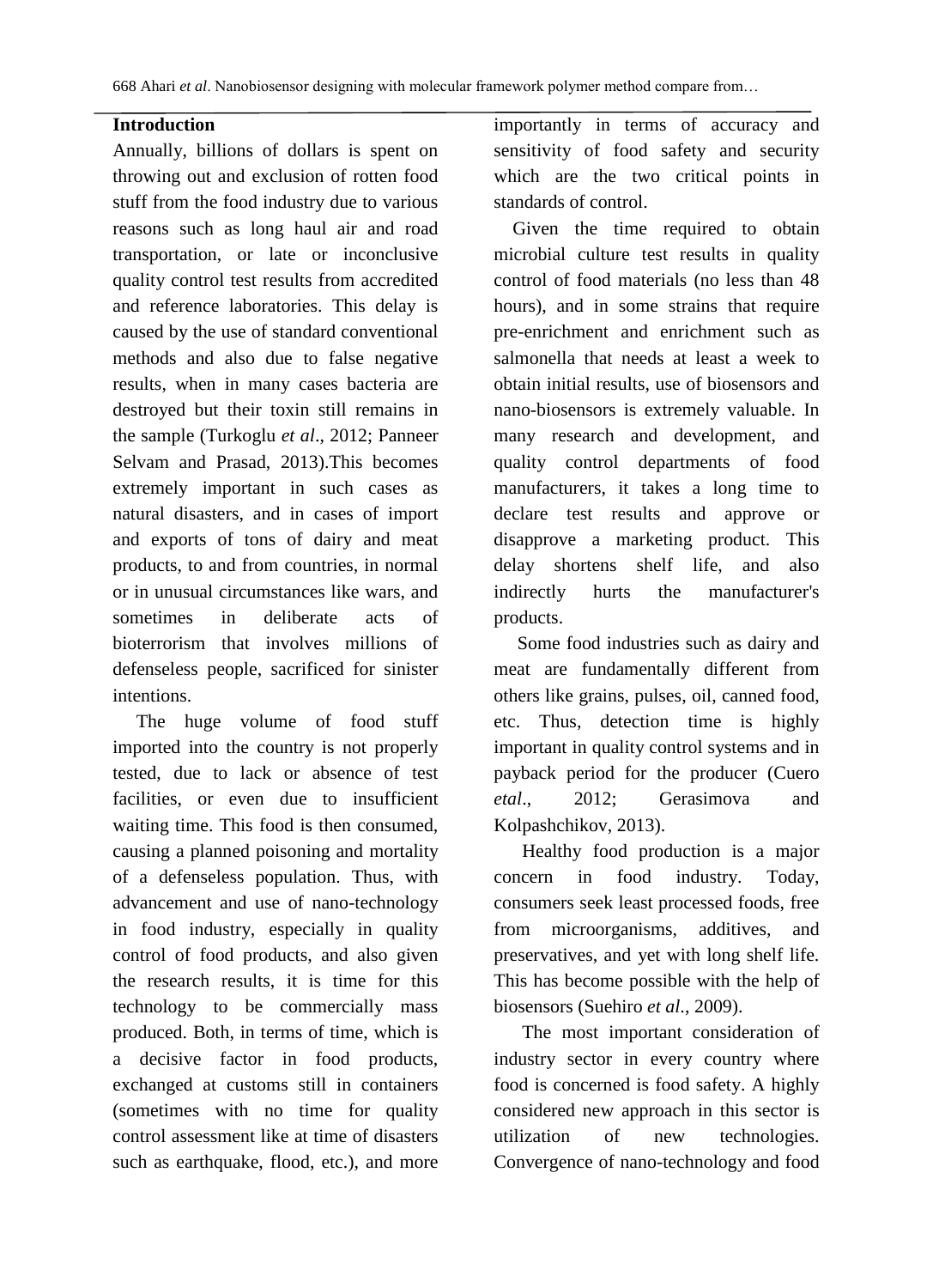science has led to many great capabilities, with nearly 200 companies hugely investing in this area worldwide and already marketing new products. Given the extraordinary potential of nano-technology applications in food industries, a great revolution in food and agricultural products is expected, in a way that its repercussions will extend far beyond mechanized agriculture and the green revolution [\(Hakalehto](#page-14-2) *et al*., 2009).

 The molecularly imprinted polymer method is the latest design method in construction of biosensors for microbial detection in food. However, this is more used in food chemistry applications (enzymatic follow up, organoleptic properties, etc) and less used in microbial detection (Cuero *et al*[., 2012\)](#page-14-0).

 This study aimed to detect exotoxin excreted by *S. aureus*, which is one of the most common causes of food poisoning using two methods of potentiometric and spectroscopy with the aid of targeted modified nano-particles. The nanotechnology application in sensor design makes it highly sensitive and accurate in detecting the toxin excreted by *S. aureus* that is the most common cause of food poisoning.

### **Materials and Methods**

- Staphylococcal bacterial toxin-Sigma®
- *S. aureus* toxin antibody,
- Nano-silica particles- Neutrino<sup>®</sup> size 10 nm
- Nano-silical Neutrino® size 10nm
- Acetic acid obtained from Merck<sup>®</sup> Company
- DMF solvent from Merck® Company
- Ethoxylated tetra Silone from Sigma<sup>®</sup> Company
- Ammonium hydroxide from Merck<sup>®</sup> Company
- **APTES** reactor from Sigma® Company
- Succinic anhydride
- **Tri-ethyl amine**
- (All materials used in this study were of analytical purity, and all solutions were prepared by double distilled water)

Potentiometry based on Molecularly Imprinted Polymerto produce physically and chemically resistant patterns for staphylococcal exotoxin, first, a right solution of this sensor was prepared from the pure solution. The pure solution procured from Sigma Company was diluted by double distilled water to produce a solution with concentration of  $1\times10^{-5}$ mol, under standard temperature conditions (25°C). These solutions were prepared on daily basis at different stages of the test [\(Ozdemir](#page-15-3) *et al*., 2013; [Kou](#page-14-3) *etal*., [2013\)](#page-14-3).

First,  $10^{-5}$ mol concentration of *S*. *aureus* type Aexotoxin was prepared from Sigma® Company solution, diluted with the double distilled water. The toxin solution was produced daily. In the Molecularly Imprinted Polymer method, various doses of Meta-Acrylic Acid Monomer were used. The monomers to toxins ratios were 2, 4, 6, 8, 10, 12, and ultimately the 10 to 1 ratio was chosen as the optimum ratio for producing the best imprint (Abbasi *et al*[., 2012;](#page-14-4) [Xie and](#page-16-0)  [Bakker, 2013,](#page-16-0)).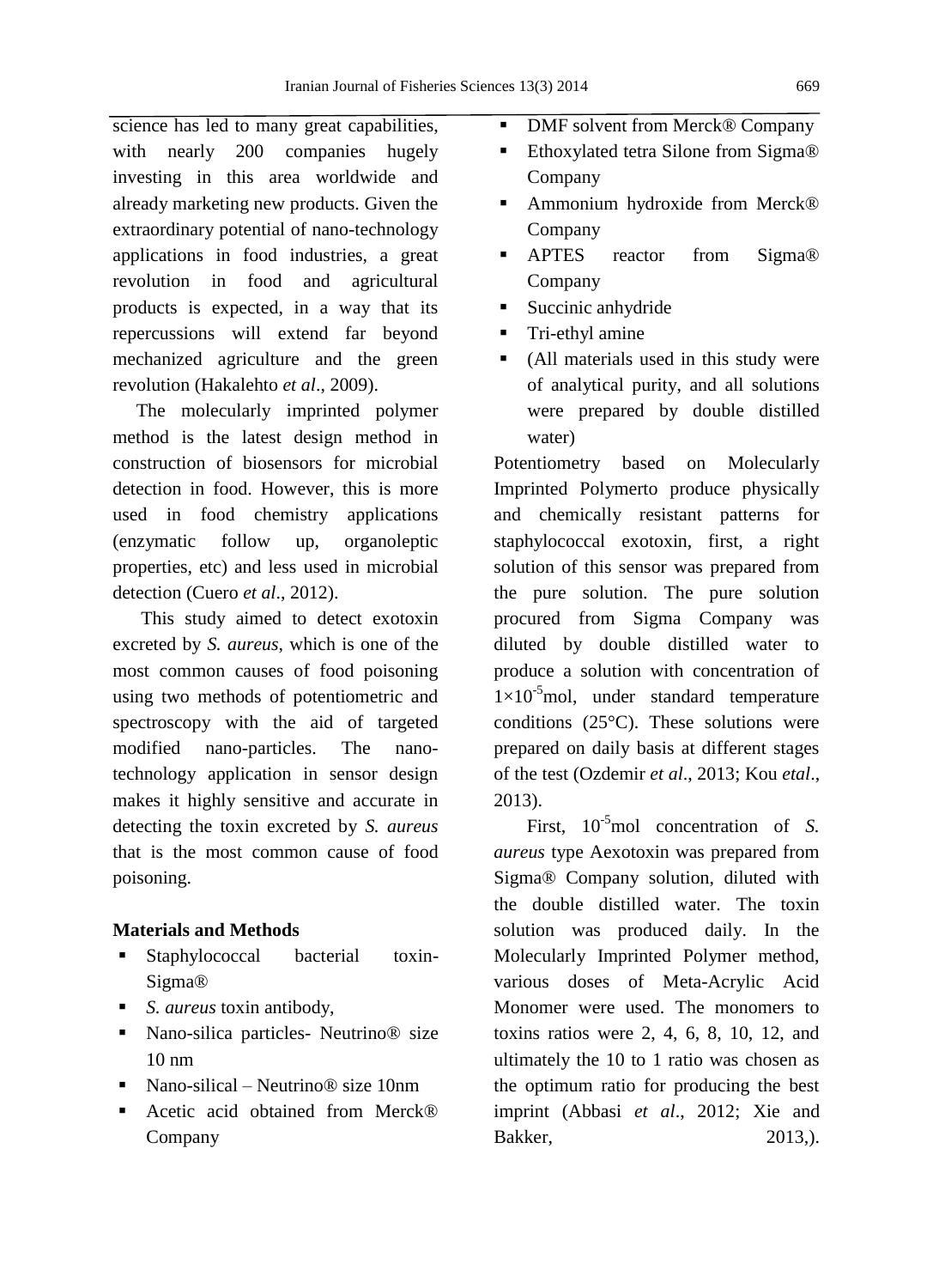To form a suitable polymer pattern around exotoxin, and for better distribution of the coating solvent, more solvent volume was used.

 As opposed to the mass method, in the sedimentary polymerization method more solvent is used, thereby creating a nucleus regeneration opportunity that leads to production of particles on the nano-scale. In this method, 38 ml of the solvent was used, and gently stirred with 11.32 ml of the transverse binding agent, ethylene glycol methacrylate. Also, 10 mg azobisisobutyronitrile was used as the

initiator of polymerization reaction. Soon after adding the initiator, ultra-violet irradiation was used to speed polymerization reaction by forming free radicals followed by the onset of polymerization.

 Once the reaction was completed, covalent bond was formed between Meta Acrylic Acid (MAA) monomers, and a spectrum of white polymer particles resulted. Hydrogen bonds are made between exotoxin amino acid and meta acrylic acid, which will be its elective absorption factor.



**Figure 1: Covalent bonds between meta acrylic acid monomers and exotoxin Interaction with molecular imprint.**

The polymer pattern was formed around exotoxin molecules and made hydrogen bonds with amino acid agents present in the toxin structure. Therefore, to remove toxin molecules, diluted acid solution was used, and the remained polymer pattern e was used in potentiometry sensor in the next stage of experiment [\(Chen](#page-14-5) *et al*., [2012;](#page-14-5) [Gurtova](#page-14-6) *et al*., 2013). A 1 to 10 ratio of methanol and acetic acid (as alcohol-acid solution) was used to extract

exotoxin molecules from the formed polymer. The mechanism of action is shown through elimination of hydrogen bonds between amino acid and meta acrylic acid as monomer units in the polymer [\(Kozyra](#page-15-4) *et al*., 2012).

 To determine the produced polymer nano particles and morphology and size of these particles, Scanning Electron Microscope (SEM) was used.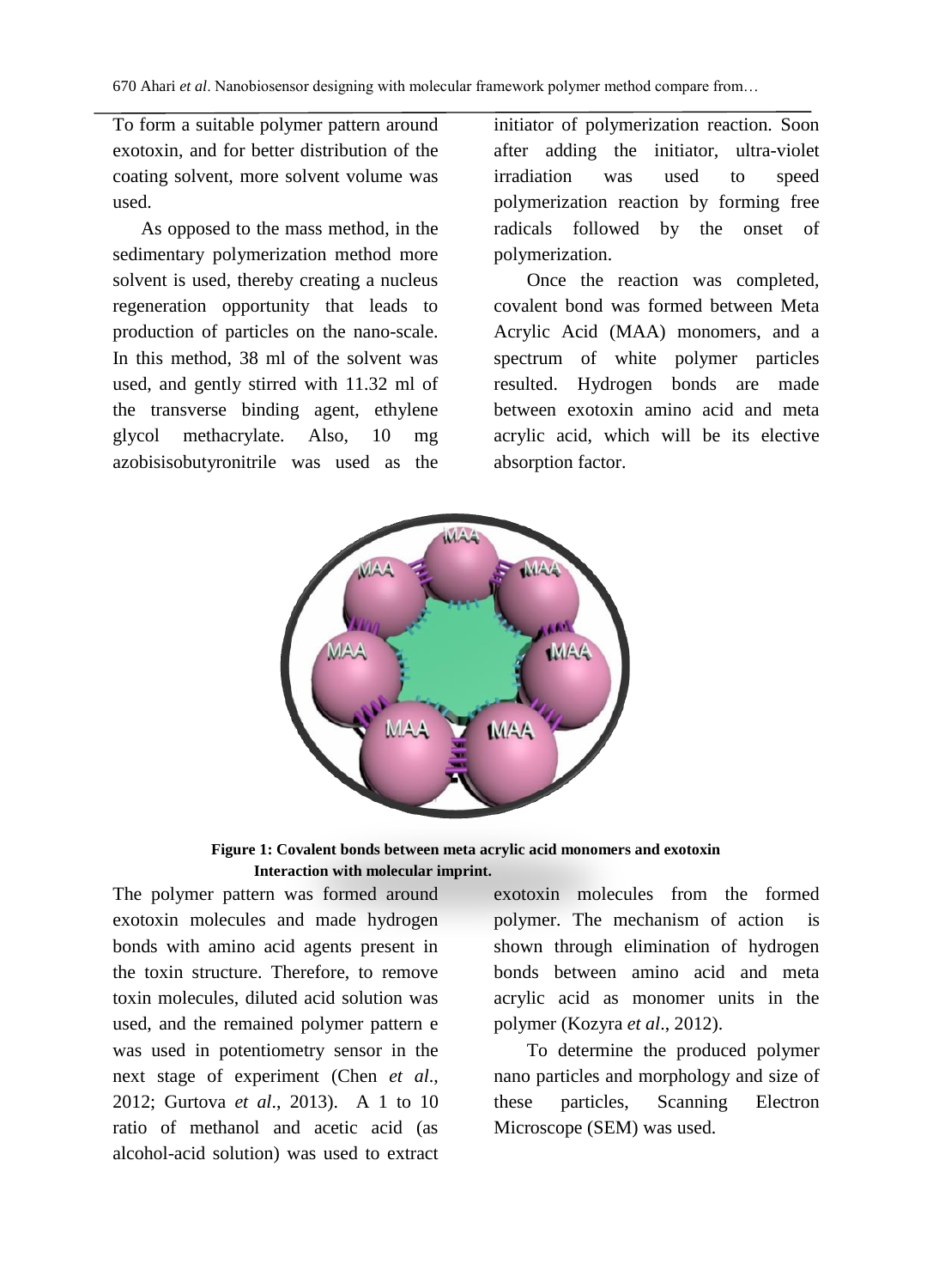Therefore, first polymer particles of Molecularly Imprinted Polymer (MIP) and Non-Imprinted Polymer (NIP) were prepared through producing suspension in acetonitrile solvent in falcons. 3 ml of this solution was placed on a base to evaporate, and then it was transferred to an argon spotter coater to stabilize gold coating on the samples on the base. After 10 minutes, the samples coated with gold were ready, and transferred to the SEM microscope, at  $\times$ 10 magnification. The images are presented in the results section.

Construction of membrane microelectrode with molecularly imprinted polymer modifier:

 Both Figureite and gold can be used for building the body of microelectrode. Considering the limitations in this experiment, Figureite electrode was used. This Figureite microelectrode was confined in a capillary tube sheath in the shape of a micro-wire, and cut crosssectionally, revealing a small cross section of the Figureite, which was used to prepare the thin polymer membrane on the cut face of the electrode ( Jia *et al.*[, 2011;](#page-14-7) Jia *[et al](#page-14-8)*., [2012;](#page-14-8) [Ozdemir](#page-15-3) *et al.*, 2013).

## *Preparing thin polymer membrane on the cross section of electrode:*

50 mg polyvinylchloride powder, 50 mg ionophore, and a certain amount of the additive KTPCIPB were mixed with 75 mg plasticizer. The resulting mixture was then dissolved in 5 ml tetrahydrophoran in a 25 ml glass beaker. This then remained in the laboratory for 20 minutes to evaporate, resulting in a homogeneous dense oily solution. To accelerate this process indirect heat was used (without boiling the solution) (Kou *et al*[., 2013\)](#page-14-3). To produce thin polymer membrane on the surface of the electrode: tip of the cut membrane was dipped into the dense oily solution. The membrane formed on the tip of electrode was left at room temperature in the laboratory for 24 hours to dry. It was then placed in 10-3mol toxin *S. aureus* solution for 48 hours so that exotoxin could connect to the previously designed position. It was then analyzed using potentiometric method and Nernst slope [\(Abounassif](#page-14-9) *et al*., 2011; [Sanan and](#page-15-5)  [Mahajan, 2013,](#page-15-5)).

 This method is based on electrochemical mechanism, in which the molecularly imprinted polymer reaction is used as a modifier to improve electrochemical properties of polyvinylchloride membrane to detect the associated bacteria toxin. To detect the potential difference due to presence or non-presence of bacteria toxin, the Swiss made pH/mV meter model 827 was used, for measurement of the designed ion selective electrode potential. This device contains an Ag/Ag Cl, 222 volt reference electrode, saturated with 3 mol potassium chloride (the 222 volt is a function of the potassium chloride concentration in the electrode). The potential difference between Ag/Ag Cl electrode and PVC electrode indicates the sensor's response to presence or non-presence of bacteria exotoxin [\(Mashhadizadeh and Talemi,](#page-15-6)  [2011\)](#page-15-6).

### *Sensor sensitivity analysis:*

According to the Sigma® Company analysis note on exotoxin type A *S. aureus* bacterium, every µl contains 2 mg toxin, and a vial volume of 200 µl should contain 400 mg of toxin. To calculate the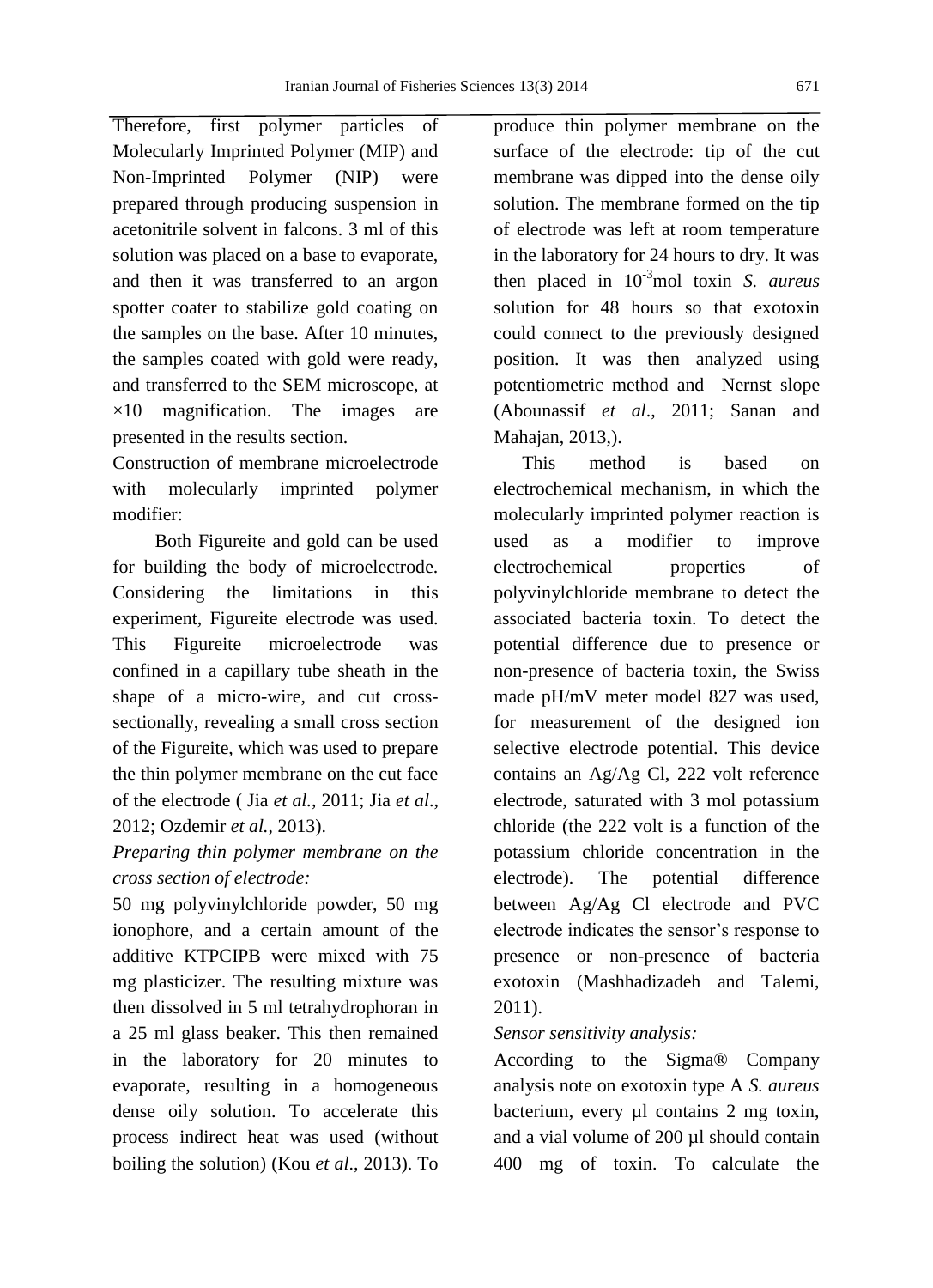molecular mass of the commercial toxin according to the analysis note, each mmol of toxin has a molecular mass of 202 mg, and there is 2 mmol in the previously calculated vial mass. According to the definition of molar (mol/l or mmol/ml), the 1 molar toxin was prepared by dissolving 2 mmol of the solution in 1 ml. The 1 molar toxin was used for the minimum concentration detectable by the sensor.

1 mg of the 1 molar toxin was dissolved in 9 ml of double distilled water to produce 0.1 dilution of toxin, and again 1 ml of the 0.1 toxin dilution was added to 9 ml of double distilled water to produce 0.01 toxin dilution. This was repeated until a toxin dilution of  $1\times10^{-6}$  was reached. For preparation of these dilutions, ELISA plate was used to facilitate use of sensor and entering the electrode into the chamber.

Using the potentiometer, potential of each dilution was measured and recorded. According to the definition, the Nernst relationship applies when potential difference between one dilution and the next is 59 mV, and the electrode reading in the next dilution will be acceptable and higher. If the potential difference between a dilution and the next more diluted dilution is 59 mV/decade, then the standard Nernst slope applies, and the sensor has registered presence of exotoxin in that dilution. But if the potential difference between any dilution and the previous less diluted dilution is less than 59 mV, then the sensor has not been sensitive to that dilution and could not detect exotoxin presence [\(Mashhadizadeh](#page-15-6)  [and Talemi, 2011\)](#page-15-6).

*Design of nano-biosensor with spectrometry method*

In this study, silica nano-particles with average size of 10 nm were used for detection of bacterial toxins. In order to detect exotoxin, the bond formed between nanoparticles and antibodies was used as the detection basis. The reason for using nano-silica particles was presence of hydroxyl agents in this particle, making it more prone to modification. After modification in Strober method, the hydroxyl can be converted to amine factor, and subsequently to carboxyl. The nanosilica in solid powder form turns to liquid after modification; it is then dried to be used in bonding with antibody.

 For the bonding of nano-particles with antibody, surface modification of nanosilica particles was used, in which antibody was directly stabilized on the carboxylic acid silica nano-particles, providing a series of modified nanoparticles bonds with antibody. This biosensor has the benefit of short analysis time and sensitivity in toxin detection. Also, a modified Strober method was used for preparation of modified silica nanoparticles.

 In this method, silica nano particles containing amine agent was used as precursor and production of nano particles was carried out with a group of carboxylic acid agent in DMF solvent (Di-Methyl Formamide). Investigations revealed that nano-particles have unique properties in bioanalysis and biotechnology applications. The new modified nanoparticles described in this study lead to an amide bond between nano-particles and protein antibody. This bond is formed through an active ester reaction between the antibody chain amino group and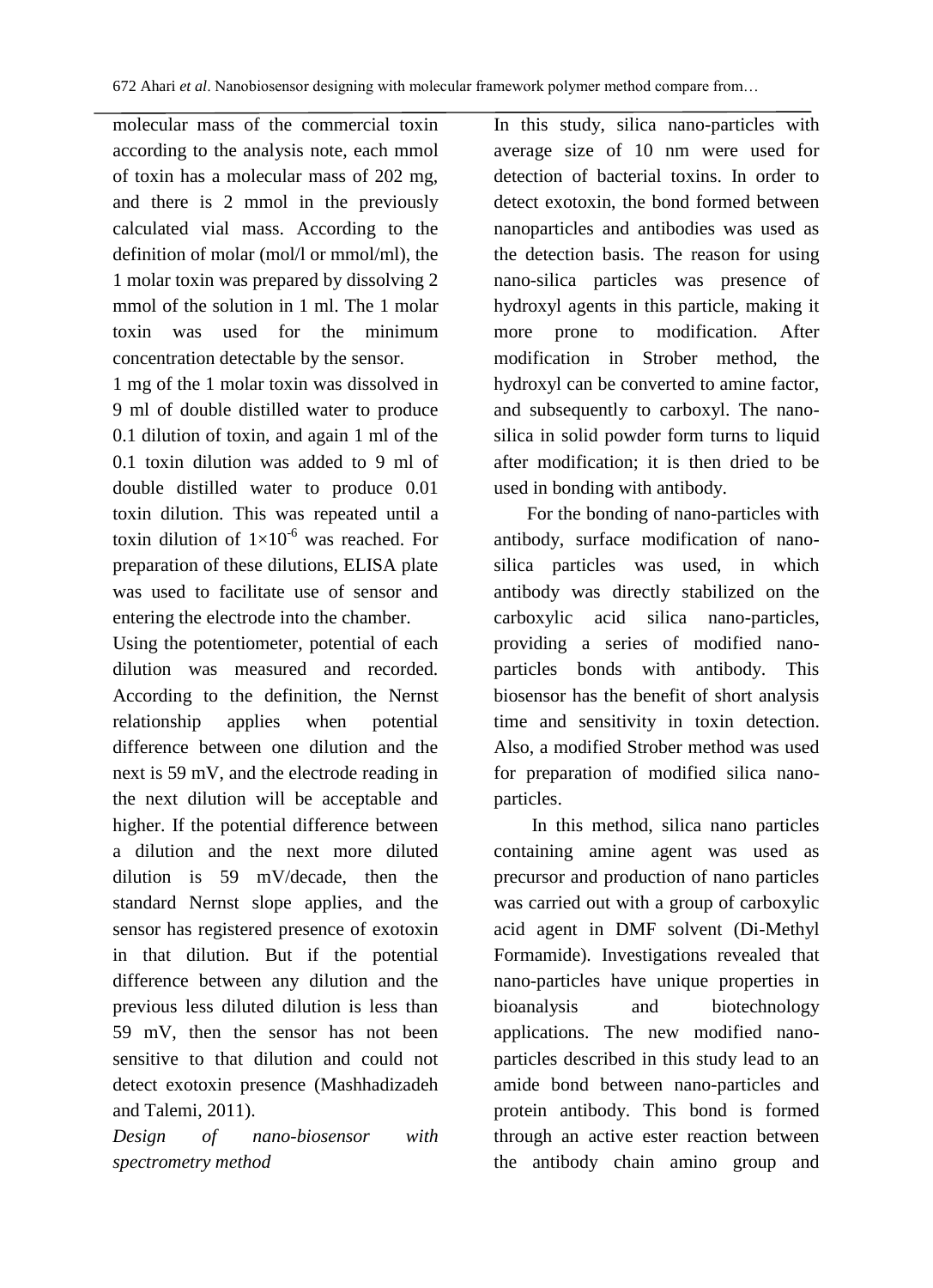carboxylic acid agent. Relevant stages are shown in Figure 2 (Hasanzadeh *et al*., 2013).



**Figure 2: Schematic diagram of antibody bond with modified silica nano-particles.**

#### *Modified Strober method:*

As seen in the schematic diagram in Fig. 3, first, 4 ml of tetra-ethoxylated silane was added to a mixture of 3.3 ml ammonium hydroxide and 47 ml of ethanol, and stirred by a magnetic stirrer at room temperature for 24 hours, so that the silica colloidal mix was revealed by the end of stirring. Then, 0.3 ml of APTES reagent was added to the reaction medium, and stirred for 24 hours at 25°C. In this way, the surface of the produced silica nano-particles was transformed into amine group, that is, they become'aminized'. To change amine group to carboxylic acid group, 1 gram aminized silica nanoparticles with 50 ml of Di-Methyl Formamide solvent were placed in a dispersion flask. Then, ½ gram succinic anhydride and 5 ml Tri-Ethyl-Amine were added to the flask. This mixture was placed in a stirrer at 70°C and stirred for 20 hours. In this process, the silica nano-particles surfaces were modified with carboxylic acid agent. After

several times dispersion (exposed to sonicator with ultra-sound waves) in Di-Methyl-Formamide, and centrifuge, these particles were fully rinsed [\(Hasanzadeh](#page-14-10) *et al.*[, 2013\)](#page-14-10).

| (TEOS) (4 ml) + mixture (ammonium<br>hydroxide (3.3 ml) +ethanol (47 ml) ] |         |
|----------------------------------------------------------------------------|---------|
| stirring                                                                   |         |
| reaction was continued 24 h                                                | silica  |
| colloidal dispersion                                                       |         |
| vigorously stirring                                                        |         |
| +APTES (0.3 ml)                                                            | mixture |
| was stirred overnight.                                                     |         |
| nanoparticle was purified by centrifugation                                |         |
| and redispersion in ethanol.                                               |         |
| (replicated three times).                                                  |         |
|                                                                            |         |

**Figure 3: Strober method for modification of silica nano-particles used in the sensor.**

```
APTES: 3_Amino Propyl Tri-Ethoxyl Silane
Sensitivity of the sensor:
```
To assess sensitivity of the sensor, the amount of nano-silica, density of antibody, and finally modified antigen were determined and increased or decreased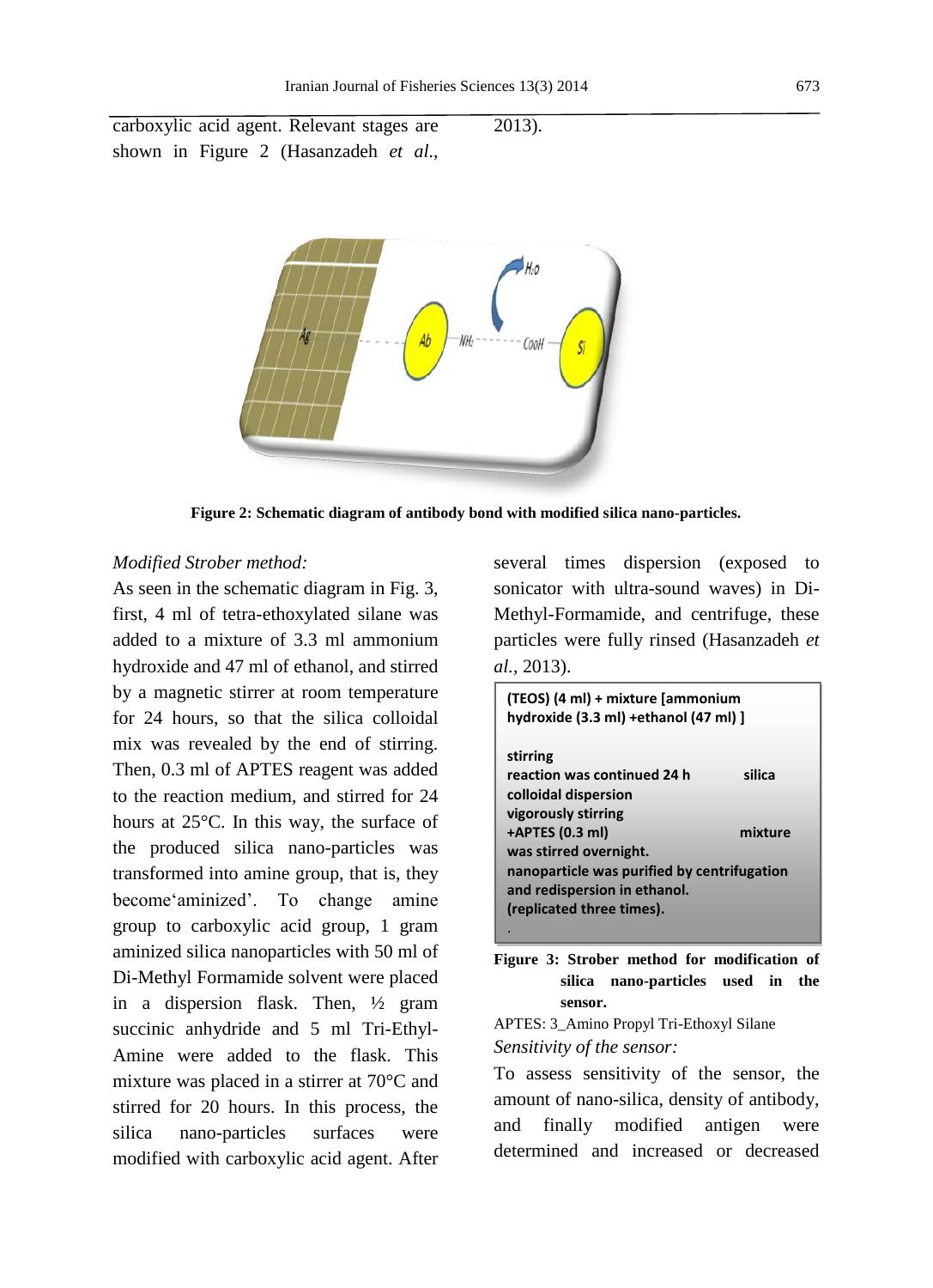sensitivity of the sensor was found for each stage. First, the factorized nanoparticles produced in the previous stage, prone to bonding with antibody, were exposed to different dilutions of the antibody. The bonding of carboxylic group of nano-particles with amine group of antibody is to be considered at this stage. Thus, 5 mg of modified nano-particles was placed in 5 ml of different dilutions of antibody, and gently mixed for 10 minutes. The antibody dilutions used were; 1:5, 1:10, 1:20, and 1:40. Once bonding was completed,  $10^{-3}$  molar toxin was added to each of the above solutions, and after mixing gently for 1 minute in a test tube, chromogen solution was added, and intensity of spectrum change of each solution was assessed in wavelength of 520 nm (given the seven color spectrum, red and orange colors of this wavelength were investigated).

 To increase sensitivity of the sensor, the amount of nano-silica powder was increased. 6, 8, 10 milligrams of nanosilica with agent were produced in Strober method and made ready for bonding with antibody (as in stages described above). Then, the resulting suspension of nanosilica with agent bonded with bacterial antibody was placed in contact with distilled water samples contaminated with toxin of *S. aureus* with a density of 10<sup>-3</sup>, so that, with presence of toxin in the sample, the toxin antigen could bond with antibody. Then, the results of light absorption due to chromogen material in the sensor containing different grams of nano-silica were assessed by using spectrophotometer ( [Rastogi](#page-15-7) *et al*., 2011; [Hasanzadeh](#page-14-10) *et al*., 2013).

 In order to assess the last possible parameter in design of this sensor, different dilutions of toxin were investigated. Therefore, optimal grams of nano-silica bonded with ideal amounts of antibody (found in previous section) were exposed to different dilutions of bacteria toxin, so that, the minimum detectable amount by the sensor with optimal nanosilica and antibody amounts could be determined.

## *Determining the lifetime of the sensor:*

What is meant by the sensor lifetime is to determine how long each molecularly imprinted polymer sensor and the sensor based on antibody bacteria bond with nano-silica can maintain its diagnostic properties. In other words, can they detect the toxin? This was investigated on 4, 8, 12, 16, 20, 24, 28, 32, 36, 40, 44, 48, 52, and 60 days after design of the sensor [\(Wu](#page-16-1)  *et al*[., 2012\)](#page-16-1).

## **Results**

*Sensitivity of molecularly imprinted polymer sensor:*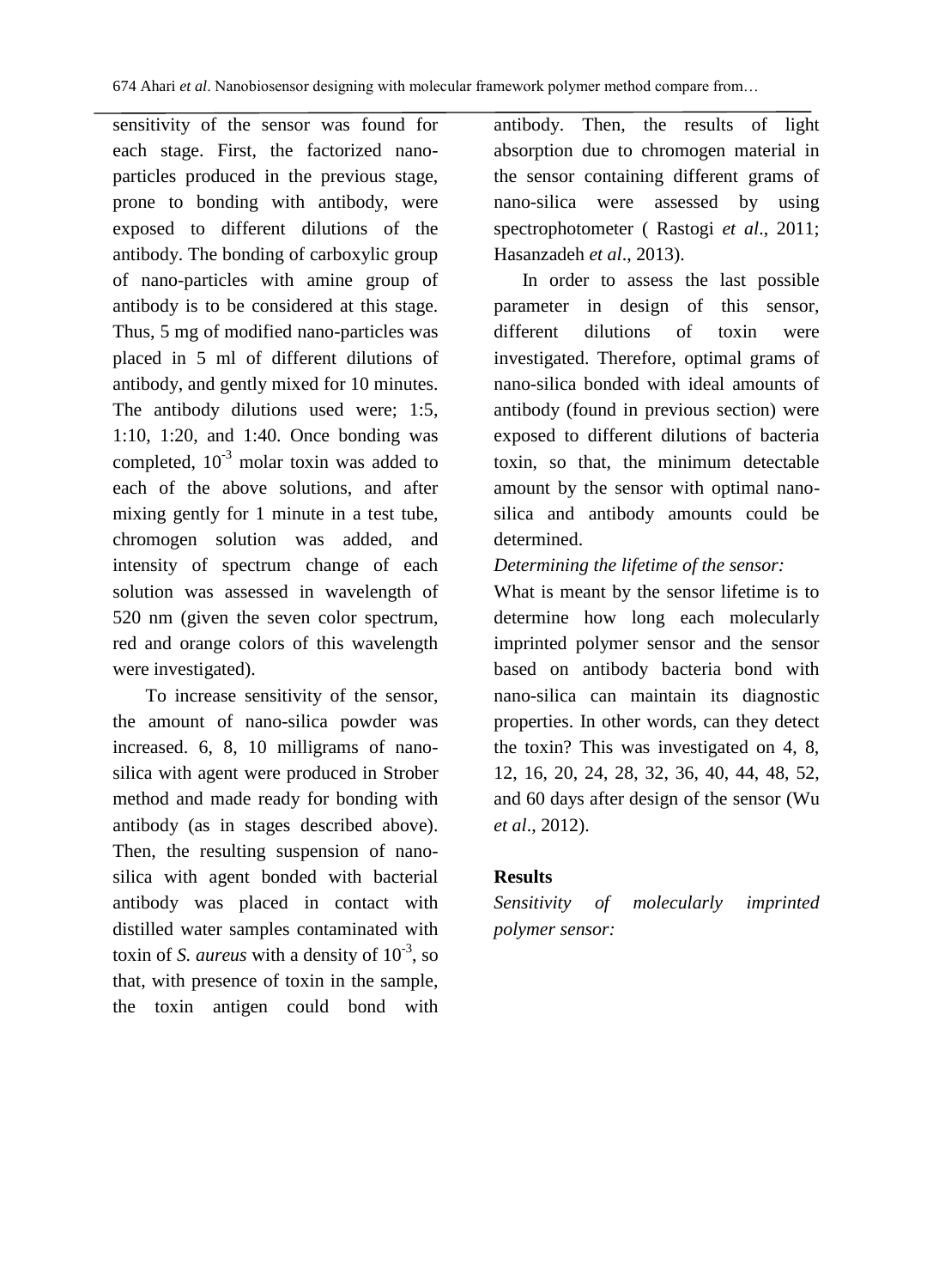| bacteria toxin S. <i>aureus</i> . |                                    |                               |  |  |
|-----------------------------------|------------------------------------|-------------------------------|--|--|
| Order                             | <b>Voltage</b><br>$107 \text{ mV}$ | <b>Dilutions</b><br>$10^{-1}$ |  |  |
| 1                                 | 166 mV                             | $10^{-2}$                     |  |  |
| $\overline{2}$                    | $226 \text{ mV}$                   | $10^{-3}$                     |  |  |
| 3                                 | $269$ mV                           | $10^{-4}$                     |  |  |
|                                   | 338 mV                             | $10^{-5}$                     |  |  |
|                                   | $365 \text{ mV}$                   | $10^{-6}$                     |  |  |

**Table 1: Potential differences from different dilutions of**

As can be seen in Table 1, in  $10^{-2}$  and  $10^{-3}$ dilutions, the numerical difference of 59 mV was evident, but thereafter the difference in potential voltages was not 59 mV, and the sensor was unable to distinguish between this dilution and more diluted solutions. Thus,  $10^{-3}$  was the minimum dilution in which nanobiosensor in distilled water can detect the toxin.

*Microscopic magnification images*



 **Figure1: Electron-microscopic images of molecularly imprinted polymer particles-magnification 1.00 KX, with particle diameter 10 µm.**



**Figure2: Molecularly imprinted polymer (MIP)- magnification 5.00 KX, with particle diameter 1 µm.**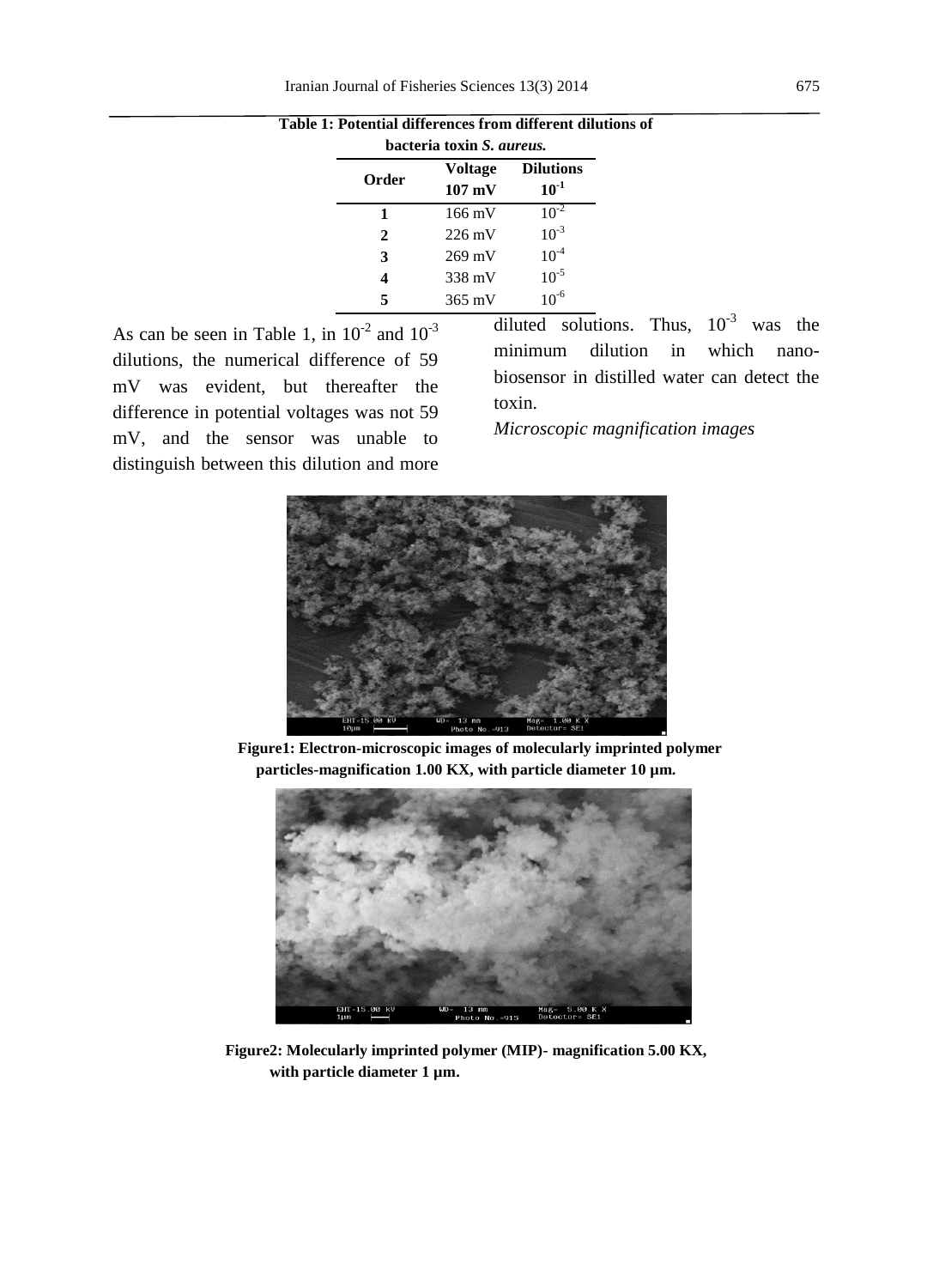

**Figure3:Electron-microscopic images of non-molecularly imprinted polymer (NIP)-magnification 5.00 KX, with particle diameter 2 µm.**

### *Stability of sensors' sensitivity:*

The analysis of stability of sensor sensitivity with time in the second part of the project showed that after the  $30<sup>th</sup>$ day, sensitivity of the first sensor in responding to antigen bond declined, whilst the second sensor (with higher percentage of meta acrylic acid monomers) responded positively in detecting toxins until the  $52<sup>nd</sup>day$ , after which time, its response gradually declined. Therefore, the second sensor performed better for longer time as compared to the first one.



**Figure 4: Comparison of the least separation of sensor according to lifetime.**

## *Spectroscopic sensor sensitivity based on the optimal amount of nano-silica parameter*

According to the results, 8 mg of nanosilica powder has more bonding with antibody amine group. Production of water molecules from ester reaction between amine group and carboxyl group indicated

this reaction. Therefore, based on the 8 ml of water produced in this reaction, the optimal amount of powder was 8 gram, and any more than this amount did not have any effect on the reaction.

*Second sensor sensitivity based on the antibody parameter*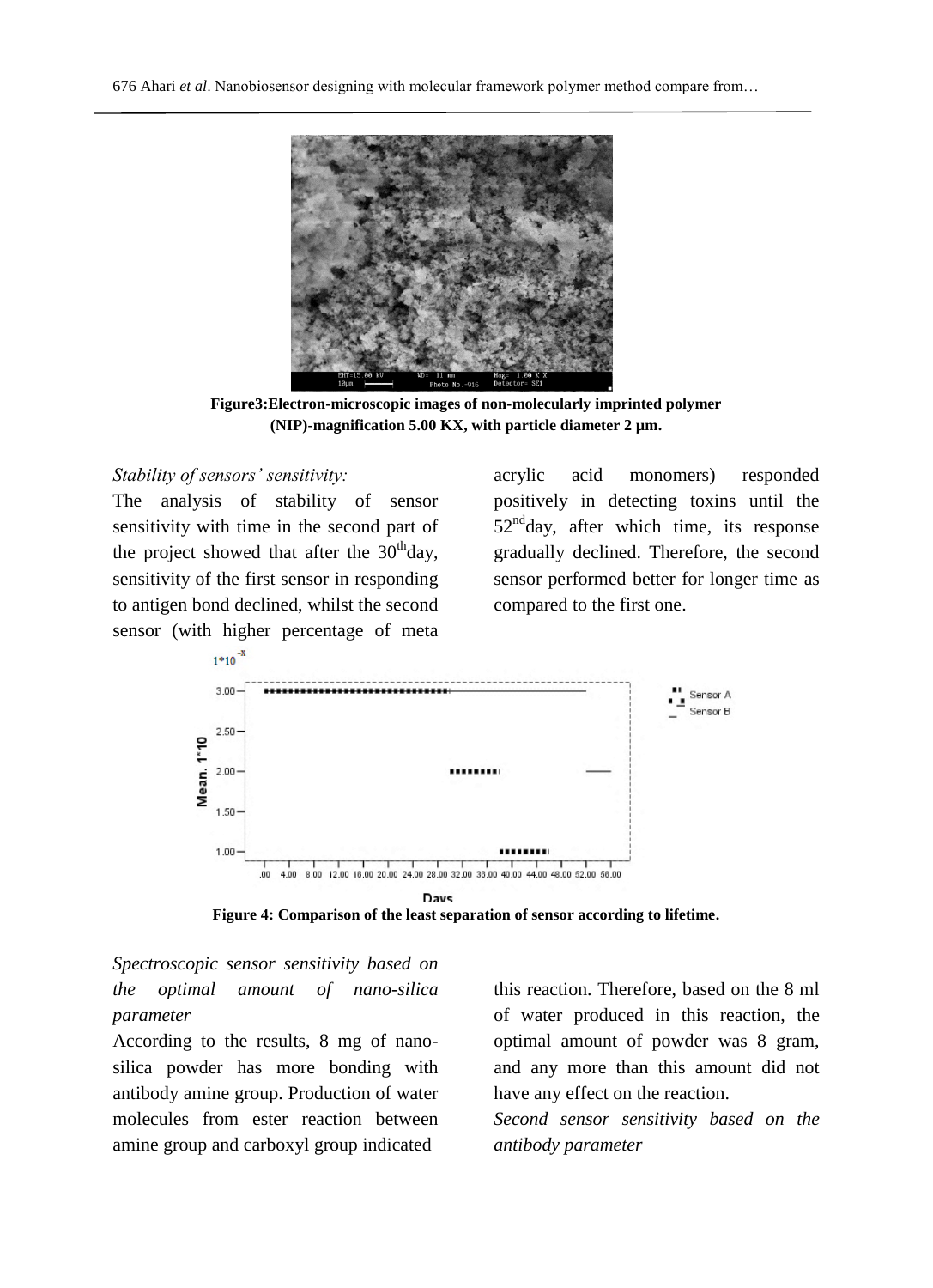As can be seen, the results of this section revealed that the light absorbance on the vertical axis declined after 1:20 dilution to  $1X10^{-2}$ . Reduction in absorbance means lack of bonding to antibody in thinner dilutions. Fig. 5 shows the variations in absorbance intensity with different antibody dilutions. As can be seen in this Fig., up to 1:20 dilution, the absorbance is linear, and the maximum bonding capacity of modified nano-particles to antibody is at 1:20 dilution.



**Figure 5: Variations in absorbance of modified nano-particle toxin detection system with antibody dilution coefficient.**

*Second sensor sensitivity based on antigen parameter*

According to the results of the toxin detection experiments at constant dilution of 1:20, the bonding between antibody and nano-particles continued, and different toxin dilutions including: 1:5, 1:10, 1:25, 1:50, 1:75, 1:100 in contact with the medium were also investigated.

In other words, different dilutions of exotoxin were analyzed with the modified nano-silica at 8 grams and the bond with 1:20 antibody dilution maintained. It can be seen in the Fig.6 that the sensor detection system is able to seek toxin up to 1:78 dilution with high accuracy, and at higher dilutions no significant absorbance is found.



**Figure 6: Variations in absorbance of modified nano-particle toxin detection system with toxin dilution coefficient.**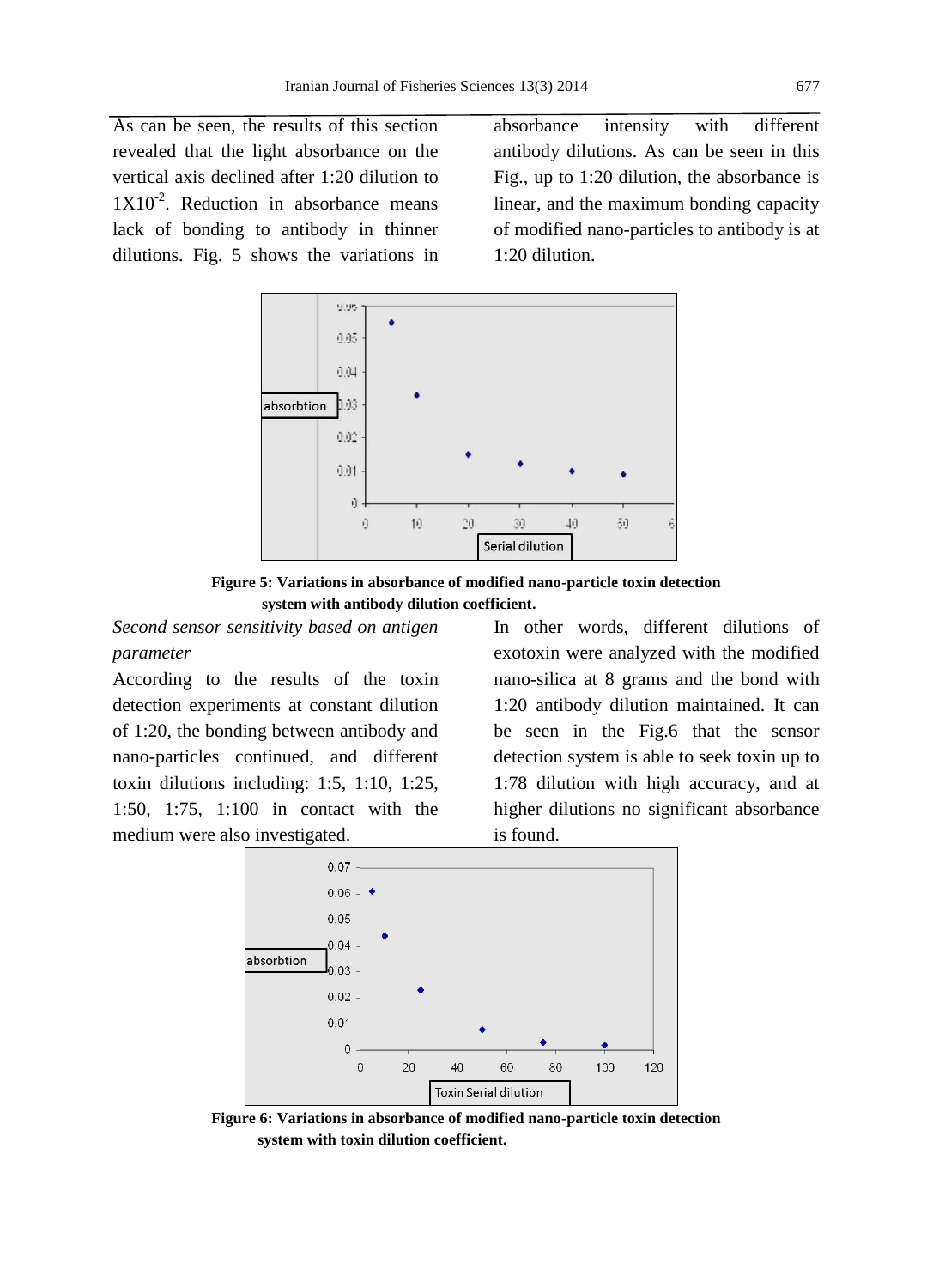## **Discussion**

Today, use of rapid and sensitive techniques for detection of food-borne pathogens is important. Since many foodborne pathogens are in very low concentrations, therefore, to ensure food safety, rapid and sensitive methods are required (Won *et al*[., 2012\)](#page-16-2).

 The food-borne toxin detection methods require preliminary preparations of samples and extraction of toxin, which is very lengthy and cumbersome, while using biosensors increases sensitivity, saves detection time, and is economical (Lee *et al*[., 2012\)](#page-15-8).

 An important benefit of using this method for food quality control management systems is direct, on-line monitoring of results. Thus, detection time is highly important in quality control systems and also in payback period for the producer.

 In quarantine and even in military and strategic conditions, this detection time is applicable, covering a wider spectrum. For example, in ISO systems, in addition to the quality control tests, raw material production must also be analyzed and examined because this food cycle is interdependent and complementary. Thus, for import and export of food products, or even the raw materials imported for a manufacturer, the customs discharge time and diagnostic results are highly important. Here, the accuracy and sensitivity of the detection tests affect the cycle, as well.

 In many cases, the exotoxin of bacterial that is detectable by traditional methods is destroyed due to competition with other pathogens and environmental factors such as temperature and acidic medium, and the bacterial toxin that may be resistant to temperature remains intact. Biosensors have the ability to detect such cases and thus greatly help researchers and food quality control specialists in food safety management systems.

 As a result, speed, accuracy, and conditions of detection are the sensors' important superiority over traditional methods in quality control in the food industry (Cuero *et al*[., 2012](#page-14-0)[;Gerasimova](#page-14-1)  [and Kolpashchikov, 2013\)](#page-14-1).

 In total, of the 32 samples of distilled water contaminated with *S. aureus* bacteria toxin type A, 27 were detected by molecularly imprinted polymer sensor. But, with the sensor based on nano-silica bonding with antibody, 30 samples with minimum detectable concentration of  $10^{-3}$ molar out of 32 were detected in terms of quality and quantity.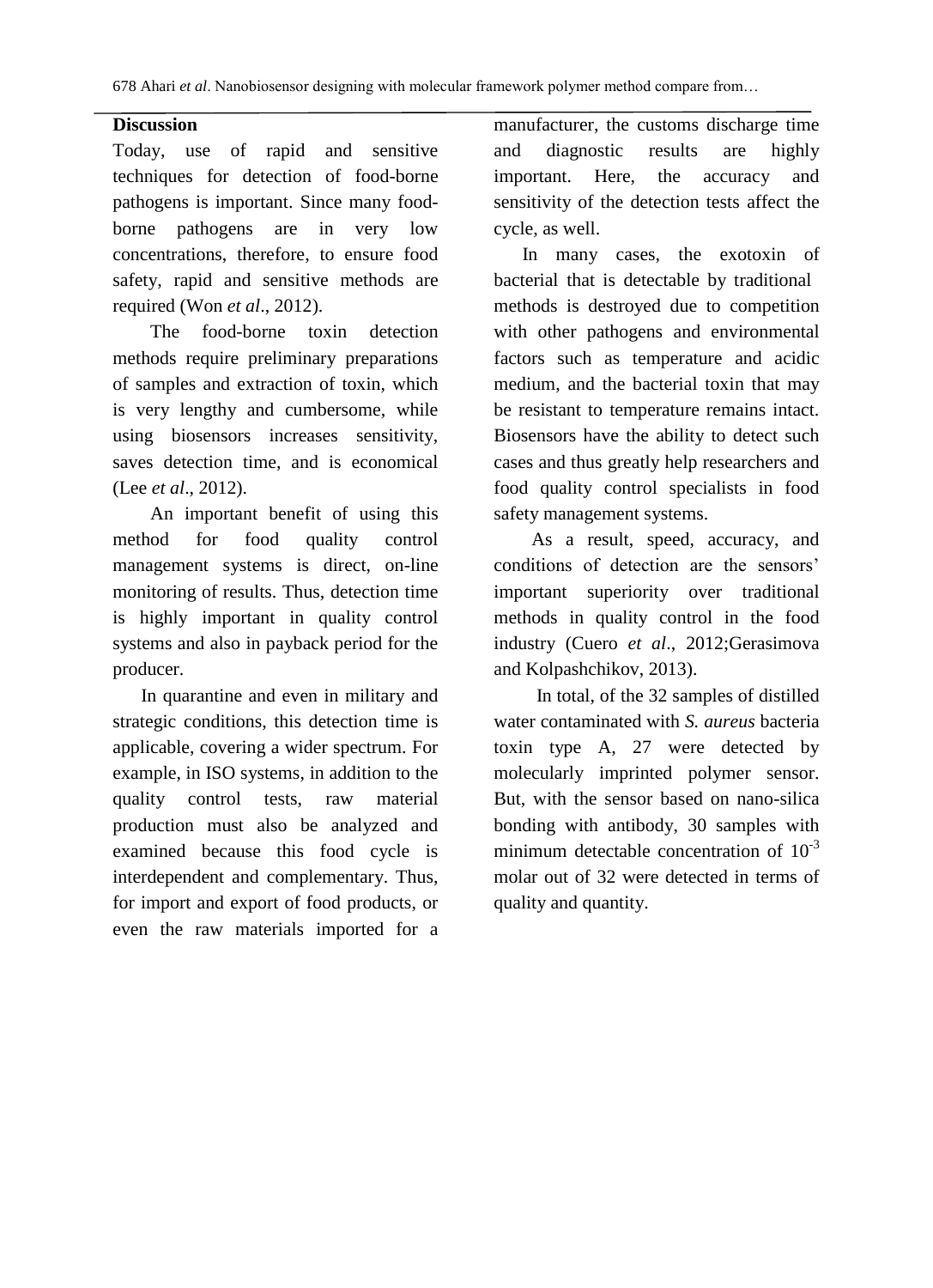|              |    | <b>Descriptive Statistics</b> |                |         |         |  |
|--------------|----|-------------------------------|----------------|---------|---------|--|
| <b>GROUP</b> | N  | Mean                          | Std. Deviation | Minimum | Maximum |  |
| Sensor A     | 32 | 8438                          | 36890          | .00     | 1.00    |  |
| Sensor B     | 32 | 9375                          | 24593          | 00      | 1.00    |  |

**Table 2: Descriptive statistics on the two potentiometry and spectrometry sensors.**

**Table 3: Binominal test results of the two sensors**

| <b>Binomial Test</b><br>Observed<br>Asymp. Sig. |     |         |                |    |                          |            |            |
|-------------------------------------------------|-----|---------|----------------|----|--------------------------|------------|------------|
| <b>GROUP</b>                                    |     |         | Category       | N  | Prop.                    | Test Prop. | (1-tailed) |
| Sensor A                                        | S   | Group 1 | <b>YES</b>     | 27 | $\overline{\mathcal{S}}$ | .9         | .211       |
|                                                 |     | Group 2 | N <sub>O</sub> | 5  | $\overline{2}$           |            |            |
|                                                 |     | Total   |                | 32 | 1.0                      |            |            |
| Sensor B                                        | - S | Group 1 | N <sub>O</sub> | 2  | $\cdot$ 1                | 9          | .000       |
|                                                 |     | Group 2 | <b>YES</b>     | 30 | .9                       |            |            |
|                                                 |     | Total   |                | 32 | 1.0                      |            |            |

According to Table 1, it seems that toxin detection of potentiometer sensor of 84.38±36.89 is less than that of spectrometer sensor of 93.75±24.59 .

 Based on the results in Table 2, and since the toxin positive samples separated in the potentiometry and spectrometry sensors were 27 and 30 out of 32 respectively, the significant level for the first sensor is  $p=0.211$  that confirms the likelihood of toxin detection by potentiometer sensor is less than the assumed 90%. Null hypothesis showed this being small compared to 0.9. As for the spectrometer sensor, the significant level is P= % and hypothesis zero means this ratio is bigger than or equal to 0.9. So, it can be concluded that spectrometer sensor has the detection rate of at least 90%.

Generally, this study showed that nanoparticles have unique characteristics in bio-analysis and biotechnology applications. New methods in modification of nano-particles described in bonding between antibody and nano-particles have led to formation of an amide bond between nano-particles and protein exotoxin. This bond is formed through an active ester reaction between amine group of exotoxin chain and carboxylic acid group.

 This nano-biosensor has the benefits of short analysis time and higher sensitivity in toxin detection. However, the flaws in this method include some cases where the ability of some antibodies to bond with antigens have diminished due to involvement with silica nano-particles, thereby restricting the sensitivity of the detection system. Here, the determining factor in sensitivity of the sensor is the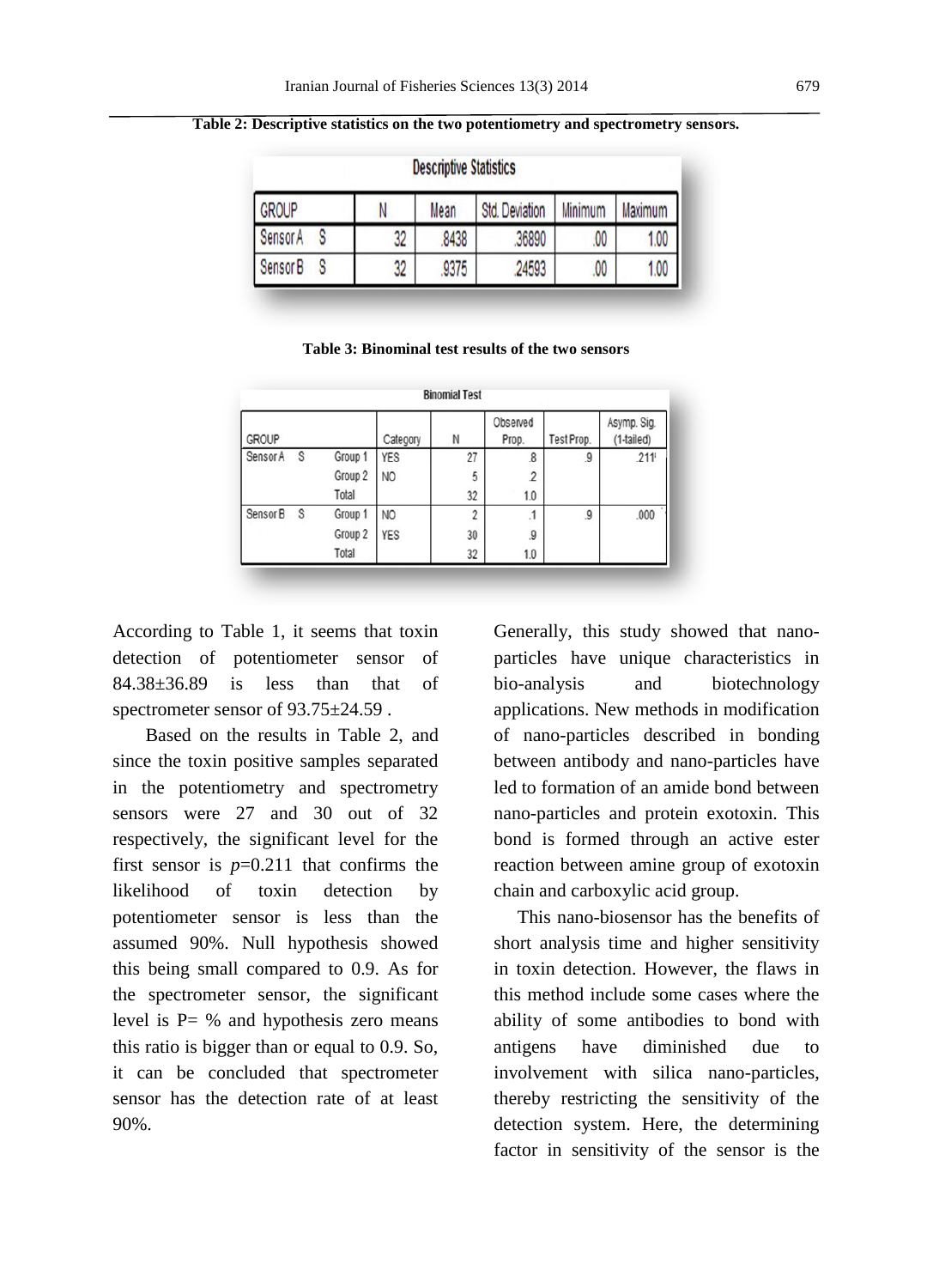antibody itself, rather than the concentration of exotoxin. When the level of antibody is less than the optimal amount, it bonds with modified nanosilica, but the ability to bond with the antigen or the same toxin will be reduced due to involvement with nano-silica (Hasanzadeh *et al*., 2013) causing a reduction in sensitivity of the sensor. In most cases when there is no difficulty with presence of antibody, the sensitivity of this type of sensor is higher and it is more accurate compared to molecularly imprint polymer sensor. In the second part, the cost and microbial properties of sensors are compared.

 The molecularly imprint polymer sensor requires a large outlay of expenditure for initial design, but these shortcomings can be overcome in the simulation and final mass production. However, the finished cost of antibody bond with nano-particle sensor is much more ideal, and it is a function of the nanoparticle, type of antigen and antibody (of any pathogen strain) used.

 Producing potentiometer sensors based on molecularly imprint polymeris cost effective. Once the sensor is manufactured, tests can be conducted with a simple potentiometer. In other words, the compositions required to build this sensor are expensive, but the equipment needed for detection and obtaining results are simple, inexpensive and available. However, the chemicals used in making this sensor are mostly dangerous and considered environmental pollutants. According to the Environmental Protection Agency (EPA), the chemicals used in the antibody connected to nano-particle sensor, unlike the molecularly imprint polymer sensor, score two environmental stars, and less chemicals are used compared to the first sensor. Also, expensive materials are used in the first type of sensors, making them highly costly overall. Other flaws of this type include short lifetime and loss of sensitivity. This fault applies to both sensors, but it is much more evident in type 1 sensor with elapsing time. Therefore, based on the research conducted and review of literature, the sensor designed in accordance with antibody connection with nano-particle is highly sensitive, costs less, lasts longer, and has less harmful chemicals to the environment and human health. However, the amount and purity of antibody are important factors in sensitivity and lifetime of the sensor [\(Rastogi](#page-15-7) *et al*., 2011).

 Generally, producing biosensors based on antibody connection with nano-particle requires technical know-how and expert hands for targeted connection with antibody. Production of nano-particles is highly technical. In this study, the sensors used were commercially procured at a great expense (according to the type).

## **Acknowledgements**

The Authors wish to express their gratitude to the Biotechnology Department of Iran Pasteur Institute and the Ministry of Health Reference Laboratories (nano products laboratory), Electron Microscope Laboratory of Tehran Research and Development Unit Laboratory Complex for their support.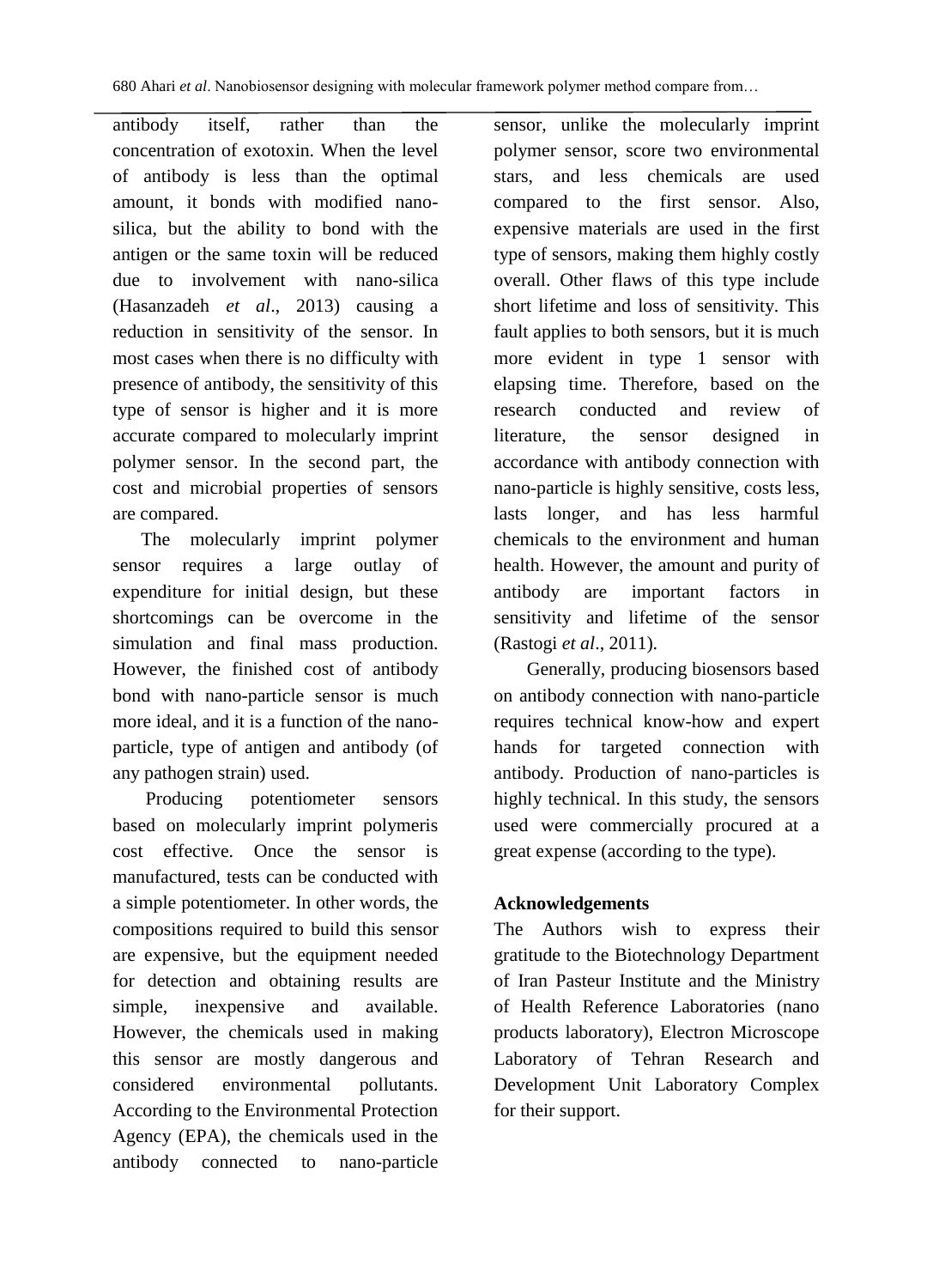#### **References**

- <span id="page-14-4"></span>**Abbasi, M.A., Ibupoto, Z.H., Hussain, M., Khan, Y., Khan, A., Nur, O. and Willander, M., 2012**. Potentiometric zinc ion sensor based on honeycomblike NiO nanostructures. *Sensors (Basel),* 12**,** 15424-37.
- <span id="page-14-9"></span>**Abounassif, M.A., Al-omar, M.A., Amr, A.G. and Mostafa, G.A., 2011.** PVC membrane sensor for potentiometric determination of iron (II) in some pharmaceutical formulations based on a new neutral ionophore. *Drug Testing and Analysis,* 3**,** 373-9.
- <span id="page-14-5"></span>**Chen, Y., Chen, L., Bi, R., Xu, L. and Liu, Y., 2012**. A potentiometric chiral sensor for L-Phenylalanine based on crosslinked polymethylacrylic acidpolycarbazole hybrid molecularly imprinted polymer. *Analytica Chimica Acta,* 754**,** 83-90.
- <span id="page-14-0"></span>**Cuero, R., Lilly, J. and Mckay, D.S., 2012.** Constructed molecular sensor to enhance metal detection by bacterial ribosomal switch-ion channel protein interaction. *Journal of Biotechnology,* 158**,** 1-7.
- <span id="page-14-1"></span>**Gerasimova, Y.V. and Kolpashchikov, D. M., 2013**. Detection of bacterial 16S rRNA using a molecular beaconbased X sensor. *Biosens Bioelectron,* 41**,** 386-90.
- <span id="page-14-6"></span>**Gurtova, O., Ye, L. and Chmilenko, F., 2013.** Potentiometric propranololselective sensor based on molecularly

imprinted polymer. *Analytical and Bioanalytical Chemistry Research,* 405**,**287-95.

- <span id="page-14-2"></span>**Hakalehto, E., Pesola, J., Heitto, A., Deo, B.B., Rissanen, K., Sanilampi, U., Humppi, T. and Paakkanen, H., 2009.** Fast detection of bacterial growth by using Portable Microbe Enrichment Unit (PMEU) and  $ChemPro100i(R)$  gas sensor. *Pathophysiology,* 16**,** 57-62.
- <span id="page-14-10"></span>**Hasanzadeh, M., Shadjou, N. and Omidinia, E. ,2013**. Mesoporous silica (MCM-41)-FeO as a novel magnetic nanosensor for determination of trace amounts of amino acids. *Colloids and Surfaces B: Biointerfaces,* 108C**,** 52-59.
- <span id="page-14-7"></span>**Jia, Y., Gao, C., Feng, D., Wu, M., Liu, Y., Chen, X., Xing, K. and Feng, X., 2011**. Bio-initiated light addressable potentiometric sensor for unlabeled biodetection and its MEDICI simulation. *Analyst,* 136**,** 4533-8.
- <span id="page-14-8"></span>**Jia, Y.F., Gao, C.Y., He, J., Feng, D.F., Xing, K.L., Wu, M., Liu, Y., Cai, W. S. and Feng, X.Z., 2012**. Unlabeled multi tumor marker detection system based on bioinitiated light addressable potentiometric sensor. *Analyst,* 137**,** 3806-13.
- <span id="page-14-3"></span>**Kou, L.J., Liang, R.N., Wang, X.W., Chen, Y. and QIN, W., 2013**. Potentiometric sensor for determination of neutral bisphenol A using a molecularly imprinted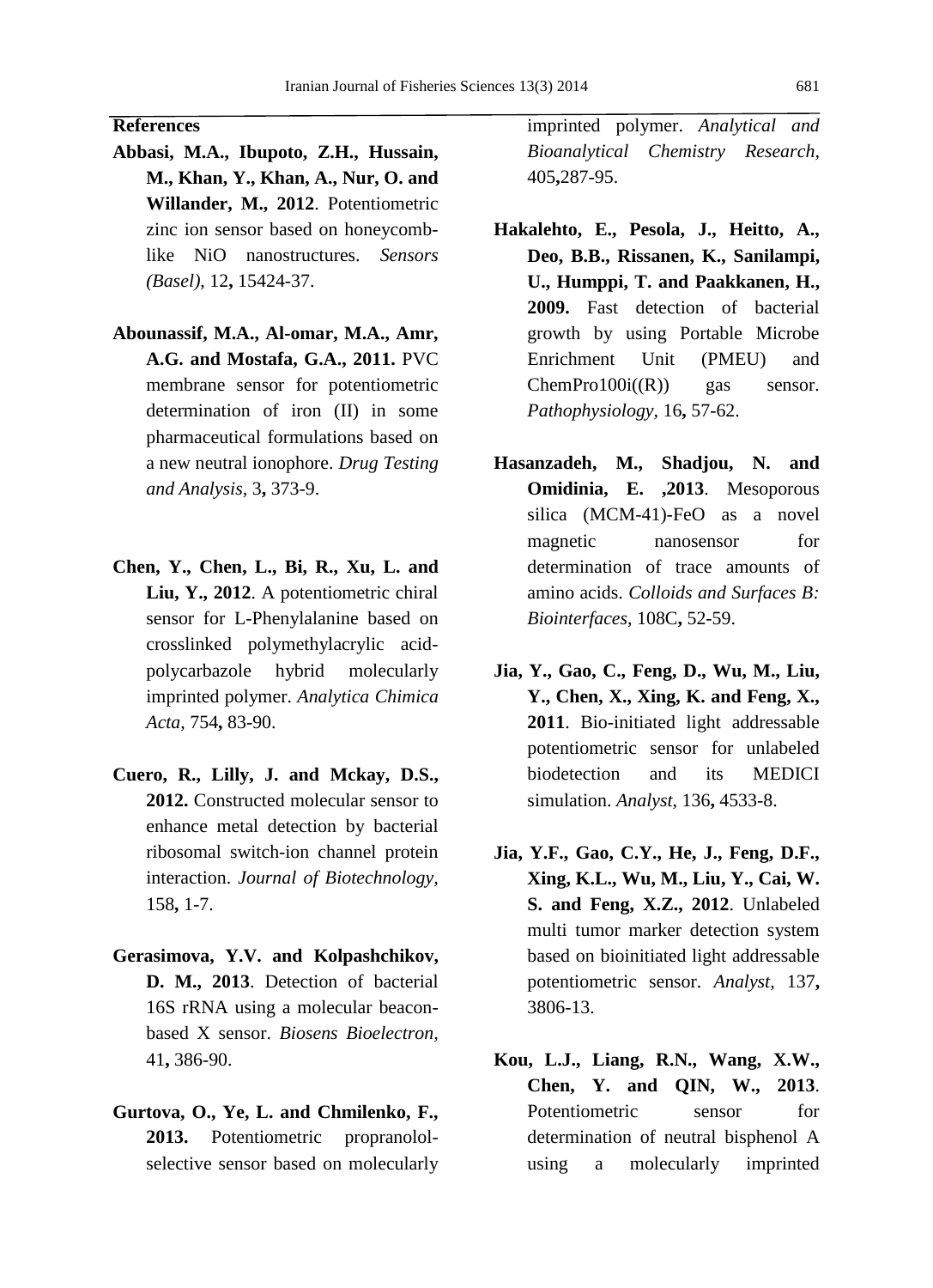polymer as a receptor. *Analytical and Bioanalytical Chemistry Research,*405(**14**), 4931-4936

- **Kozyra, A., Wiora, J. and Wiora, A., 2012.** Calibration of potentiometric sensor arrays with a reduced number of standards. *Talanta,* 98**,** 28-33.
- <span id="page-15-8"></span>**Lee, H.R., Seo, J.W., Kim, M.J., Song, S.H., Park, K.U., Song, J. and Han, K.S., 2012**. Rapid detection of bacterial contamination of plateletrich plasma-derived platelet concentrates using flow cytometry. *Annals of Clinical* & *Laboratory Science,* 42**,** 174-81.
- <span id="page-15-6"></span>**Mashhadizadeh, M.H. and Talemi, R.P., 2011**. Used gold nano-particles as an on/off switch for response of a potentiometric sensor to Al(III) or Cu(II) metal ions. *Analytica Chimica Acta,* 692**,** 109-15.
- <span id="page-15-3"></span>**Ozdemir, M.S., Marczak, M., Bohets, H., Bonroy, K., Roymans, D., Stuyver, L., Vanhoutte, K., Pawlak, M. and Bakker, E., 2013**. A labelfree potentiometric sensor principle for the detection of antibody-antigen interactions. *Analytical Chemistry*, 85(**9**), 4770-4776.
- <span id="page-15-1"></span>**Panneer Selvam, A. and Prasad, S., 2013**. Nanosensor electrical immunoassay for quantitative detection of NT-pro brain natriuretic peptide. *Future Cardiol,* 9**,** 137-47.

<span id="page-15-7"></span><span id="page-15-4"></span>**Rastogi, S.K., Pal, P., Aston, D.E., Bitterwolf, T.E. and Branen, A.L. ,2011.**8-aminoquinoline functionalized silica nanoparticles: a fluorescent nanosensor for detection of divalent zinc in aqueous and in yeast cell suspension. *ACS Applied Materials and Interfaces,* 3**,** 1731-9.

- <span id="page-15-5"></span>**Sanan, R. and Mahajan, R.K. ,2013**. Micellar and analytical implications of a new potentiometric PVC sensor based on neutral ion-pair complexes of dodecylmethylimidazolium bromide-sodium dodecylsulfate. *Journal of Colloid and Interface Science,* 394**,** 346-52.
- **Sowri Babu, K., Ramachandra Reddy, A., Sujatha, C. and Venugopal Reddy, K**. ,**2013**. [Effects of precursor,](http://scholar.google.co.in/citations?view_op=view_citation&hl=en&user=xWNnzyIAAAAJ&citation_for_view=xWNnzyIAAAAJ:j3f4tGmQtD8C)  [temperature, surface area and](http://scholar.google.co.in/citations?view_op=view_citation&hl=en&user=xWNnzyIAAAAJ&citation_for_view=xWNnzyIAAAAJ:j3f4tGmQtD8C)  [excitation wavelength on](http://scholar.google.co.in/citations?view_op=view_citation&hl=en&user=xWNnzyIAAAAJ&citation_for_view=xWNnzyIAAAAJ:j3f4tGmQtD8C)  [photoluminescence of](http://scholar.google.co.in/citations?view_op=view_citation&hl=en&user=xWNnzyIAAAAJ&citation_for_view=xWNnzyIAAAAJ:j3f4tGmQtD8C)  [ZnO/mesoporous silica](http://scholar.google.co.in/citations?view_op=view_citation&hl=en&user=xWNnzyIAAAAJ&citation_for_view=xWNnzyIAAAAJ:j3f4tGmQtD8C)  [nanocomposite.](http://scholar.google.co.in/citations?view_op=view_citation&hl=en&user=xWNnzyIAAAAJ&citation_for_view=xWNnzyIAAAAJ:j3f4tGmQtD8C) *Ceramics International*, 39(**3**), 3055-3064.
- <span id="page-15-2"></span>**Suehiro, J., Ikeda, N., Ohtsubo, A. & Imasaka, K., 2009**. Bacterial detection using a carbon nanotube gas sensor coupled with a microheater for ammonia synthesis by aerobic oxidisation of organic components. *IET Nanobiotechnol,* 3**,** 15-22.
- <span id="page-15-0"></span>**Turkoglu, E.A., Yavuz, H., Uzun, L., Akgol, S. and Denizli, A., 2012**. The